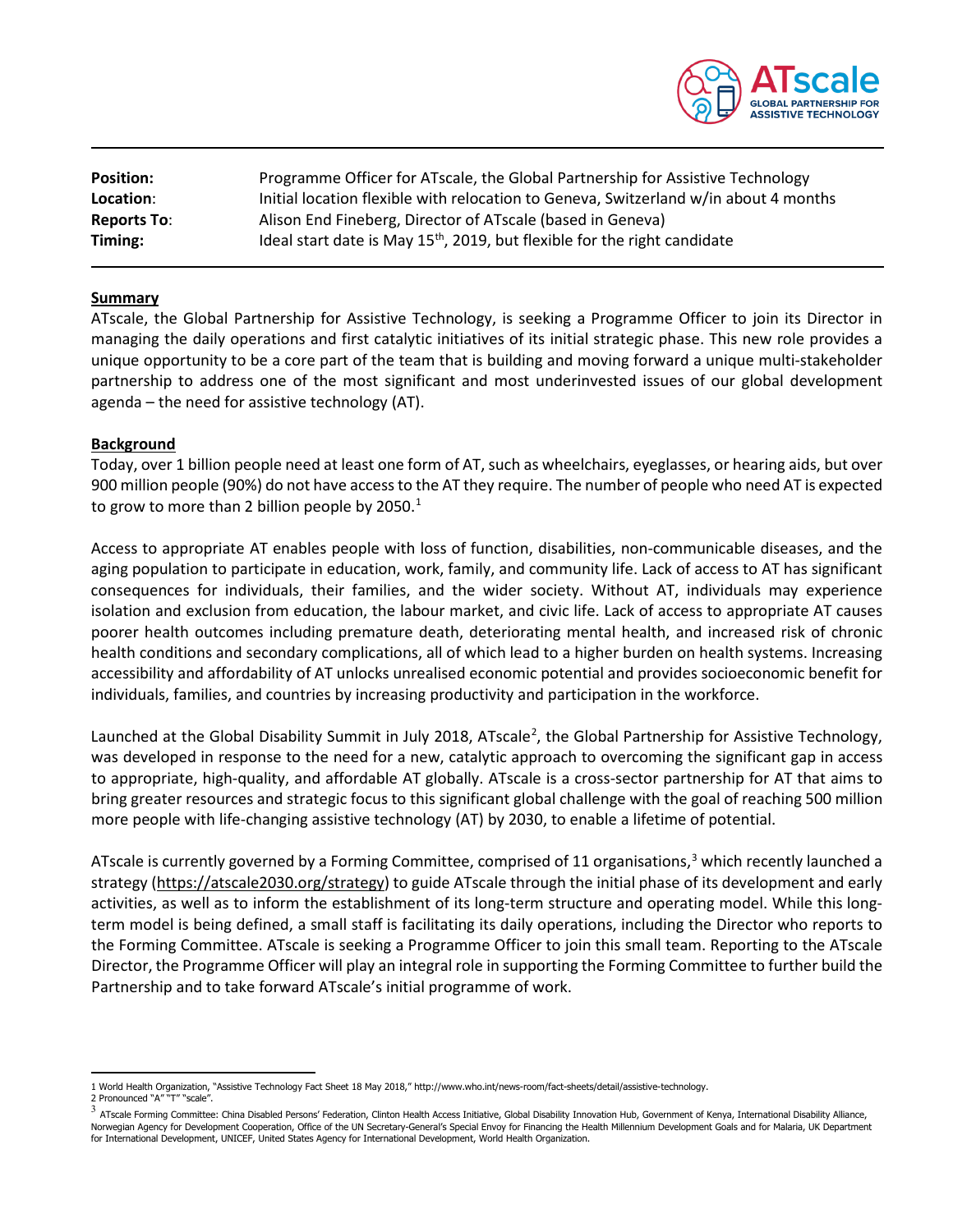

# **The Role**

Candidates for the Programme Officer role should have an excellent track record of achievement in their professional, volunteer, and/or academic careers. As a member of a small, nimble team, this position offers an opportunity to take on a lot of responsibility to make a significant impact and it requires a self-motivated individual who is willing to work flexibly and to make things happen in partnership with a broad range of stakeholders. Candidates are expected to be detailed-oriented, strong problem-solvers, and excellent communicators willing to work hard to achieve collective objectives. Candidates should be comfortable working with a moderate level of direction and with the flexibility to change approach as needs of the Partnership evolve. In return, the Programme Officer can expect opportunities for development and growth, the opportunity to influence an exciting new global partnership, and a welcoming and supportive work environment.

## **Responsibilities**

Due to the nature of the developing partnership, responsibilities will be wide and varied, but will include:

- Supporting development of key strategic and operational documents for ATscale including operational plans, communication guidelines, investment frameworks, an M&E plan, etc.
- Providing programme management assistance on initiatives within the ATscale work plan including monitoring progress against milestones, facilitating activities of partners, and capturing key learnings to inform the overarching ATscale strategy
- Supporting development of a stakeholder engagement plan by researching and mapping critical stakeholders and initiatives and identifying opportunities for new relationship development and strategic engagement
- Developing tools for communicating successes for ATscale and for sharing best practices among partners
- Gathering, synthesising, and analysing information and datasets to develop and communicate recommendations to support investment opportunities
- Supporting Director to liaise with ATscale programmes, including AT2030, to support alignment on communications, programming, and finances
- Updating documents based on feedback and input from internal and external stakeholders
- Supporting the Director to prepare for ATscale Forming Committee meetings and calls
- Facilitating planning for key stakeholder engagement opportunities and events
- Attending global meetings, as appropriate, to increase awareness about ATscale

## **Qualifications**

## *Requirements:*

- Minimum of 3 years of experience working in a fast paced, results-oriented environment (interested in broad range of experiences/environments)
- Undergraduate Degree (or Bachelors' degree) in relevant field or demonstrable lived experience
- Entrepreneurial mindset, including ability to work independently and effectively in a high-performance, dynamic environment and handle multiple priorities simultaneously
- Strong interpersonal skills and collaborative nature with demonstrated ability to interact effectively with individuals from different backgrounds
- Excellent oral and written communication skills with an ability to represent ATscale externally
- Strong problem-solving, analytical, research, and presentation skills for both qualitative and quantitative data. Proficient in MS Excel, PowerPoint and Word
- Comfort with ambiguity and flexibility to change approaches, as needed to accomplish the work
- Interest in international development, global health, accessibility, disability, and/or assistive technology